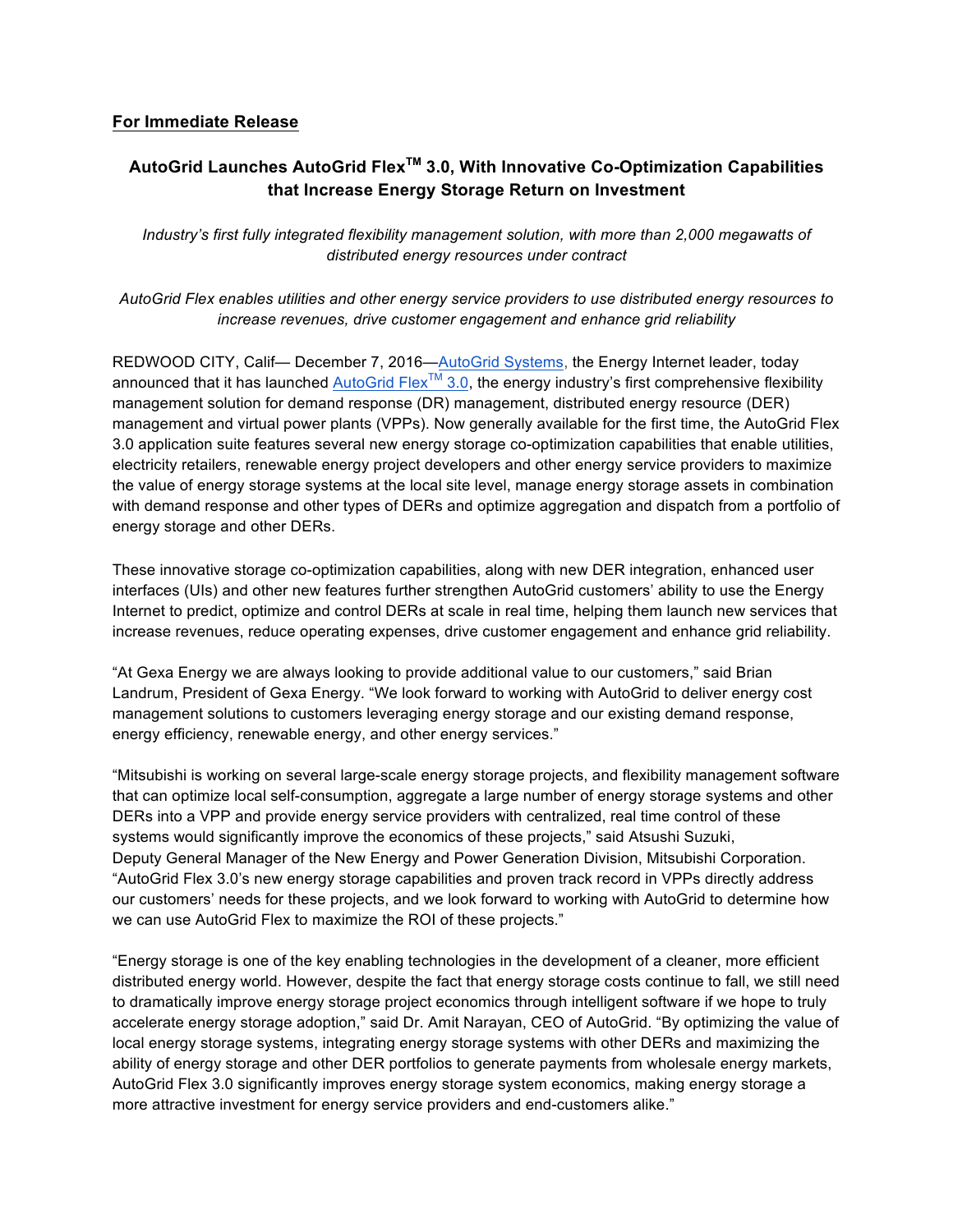### **Improving Energy Storage Economics**

Energy storage's load-smoothing and supply and demand balancing capabilities enable it to serve as a powerful source of flexible capacity in the transformation of the traditional, centralized grid into a modern, distributed, renewable-friendly energy network. However, while energy storage costs are rapidly falling, using energy storage for only a single application -- such as demand charge reduction or backup power - still often results in project economics that fail to deliver the returns needed to justify investment in the project.

However, AutoGrid Flex 3.0 delivers a fully integrated flexibility management solution that includes three key energy storage co-optimization capabilities -- local site optimization, storage integration with other DERs, and portfolio optimization -- that allow energy service providers to use energy storage to realize multiple business objectives, dramatically improving energy storage project economics while also increasing flexible capacity at the grid edge.

- **Local site optimization:** Powered by sophisticated data models and algorithms and providing support for a wide variety of storage devices, AutoGrid Flex 3.0 enables customers to reduce sitebased demand charges, lower system peak charges and use their energy storage systems for other energy cost saving and local balancing applications though highly accurate forecasting and optimized scheduling. These capabilities help energy service providers meet end-customers' growing demand for storage solutions while also avoiding vendor lock-in, extending asset life and increasing project return on investment (ROI).
- **Storage integration with other DERs:** Unlike many other storage software solutions which are asset-specific, AutoGrid Flex provides a single unified hardware-neutral platform for managing energy storage systems in combination with demand response, distributed generation and other DERs. This simplifies DER management by helping end-customers optimize self-consumption by integrating energy storage with their solar and other distributed generation resources. It also reduces customer acquisition and onboarding costs for energy service providers by enabling the bundling of multiple services together, such as storage plus solar.
- **Portfolio Optimization:** AutoGrid Flex enables energy service providers to optimize aggregation, disaggregation, planning and dispatch of a portfolio of energy storage and other DERs in realtime, enabling them to maximize monetization of DERs in energy markets through virtual power plants (VPPs) while meeting end-customers' local site needs. AutoGrid Flex's massive scalability, advanced analytics and support for a wide variety of energy storage systems and other DERs also allow energy service providers to use DER portfolios to create additional flexibility capacity to balance supply and demand, avoid or defer expensive infrastructure investments and create new ancillary service revenue streams.

AutoGrid Flex 3.0 also now includes energy storage system sizing and ROI calculators. The calculators use the open Green Button standard to secure energy use and other data from end-customers' utilities and other energy service providers. With these AutoGrid Flex calculators, energy service providers, energy storage project developers and end-customers can optimize energy storage system size and estimate long-term system ROI, helping them maximize the impact of their energy storage project investments.

Currently AutoGrid is actively working with customers and partners on VPP and other energy storage projects in Germany, the United Kingdom, Japan, California and New York.

#### **New Features Further Enhance Flexibility Management**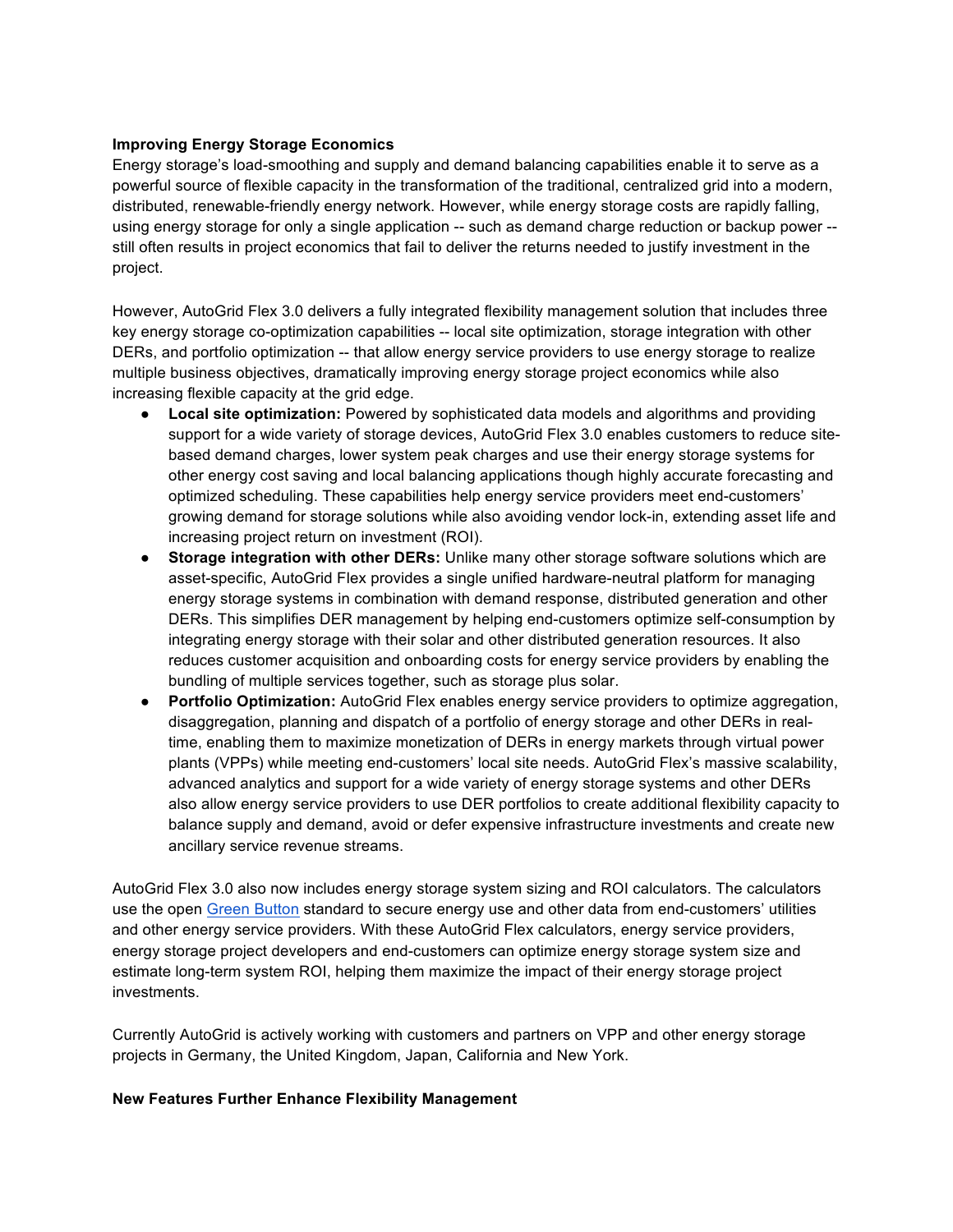In addition to the innovative storage co-optimization capabilities described above, AutoGrid Flex 3.0 further integrates its three flexibility management applications into a unified suite that allows energy service providers to view, control and optimize all their DER programs and assets with a single system.

AutoGrid Flex 3.0 features an enhanced user experience with new real-time data visualization capabilities, as well as configurable dashboard widgets. These enhancements provide more personalized, relevant information to users when and how they need it. In addition, new multi-level account hierarchies provide the sophisticated visibility and management tools needed to serve large commercial and industrial (C&I) end-customers.

AutoGrid Flex 3.0 also features improved DER integration, enabling users to monitor DERs in real-time on their dashboards and also secure detailed reports on asset performance over time. Additionally, AutoGrid Flex 3.0 provides expanded integrations for DERs such as the DNP3 protocol, native SCADA integrations, and template-based device configuration including popular devices.

## **Flexibility Management Increase the Value of Energy Storage and other DERs**

The number and capacity of Internet-connected DERs is dramatically increasing -- not just energy storage systems, but also demand response programs, distributed solar power systems, smart inverters, smart thermostats, water heaters, pool-pumps, residential EV chargers, heating ventilation and air conditioning (HVAC) systems, building lighting systems, industrial control equipment and more.

Flexibility management software enables utilities, electricity retailers and other energy service providers to use the Energy Internet to manage these diverse resources across all their customers and also launch new services that increase revenues, drive customer engagement and improve overall system reliability.

AutoGrid Flex integrates AutoGrid's three flexibility management applications -- AutoGrid DROMS™, AutoGrid DERMS™ and AutoGrid VPP™ -- into a single unified application suite, providing energy service providers with a comprehensive flexibility management solution for DERs.

- AutoGrid DROMS™ is a dispatch-grade demand response management system (DRMS) that unifies all programs and assets while delivering a rich, engaging experience to residential, commercial and industrial customers.
- AutoGrid DERMS™ is a hardware-neutral distributed energy resource management system (DERMS) that enables energy service providers to harness customer-owned distributed energy resources to enhance rather than disrupt grid operations and deliver new ancillary services.
- AutoGrid VPP™ aggregates customer-owned storage, generation and demand-side DERs, enabling customers to increase DER value by selling their capacity into wholesale energy markets in real time.

Energy service providers can use AutoGrid Flex to integrate demand response programs, DERs and VPPs into capacity and other energy markets. AutoGrid customers have currently integrated AutoGrid Flex into CAISO, PJM, ERCOT MISO, ISONE energy markets in the United States and the TenneT energy market in Europe.

## **About AutoGrid Systems**

AutoGrid builds software applications that enable a smarter Energy Internet. The company's suite of Energy Internet applications allows utilities, electricity retailers, renewable energy project developers and energy service providers to deliver cheap, clean and reliable energy by managing networked distributed energy resources (DERs) in real time and at scale. AutoGrid applications are all built on the AutoGrid